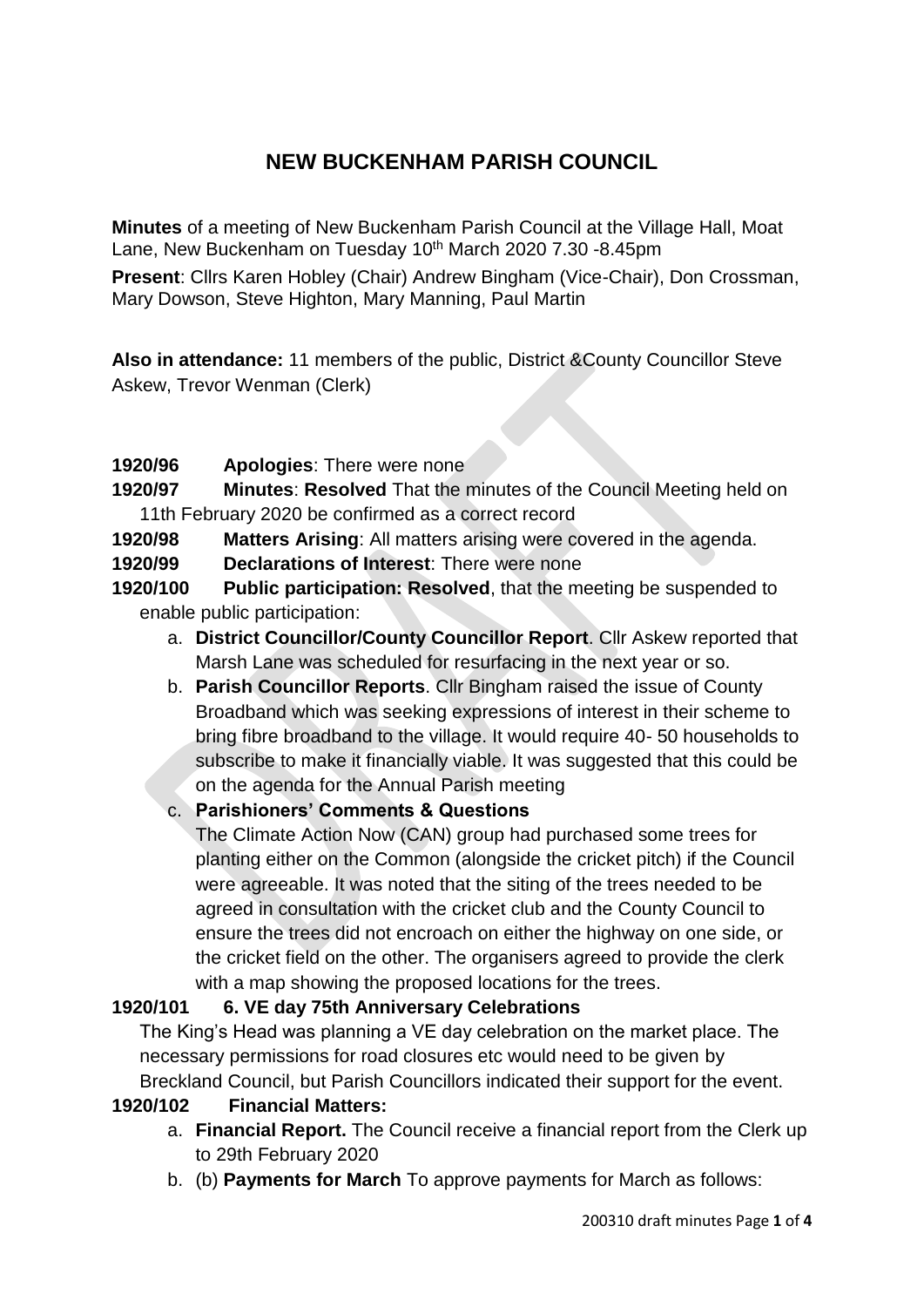| Payments List March 2020 for approval/noting                        |             |                 |
|---------------------------------------------------------------------|-------------|-----------------|
| Payments marked with a cheque number for approval at this meeting   |             |                 |
| Payments marked DDR or STO are for information only                 |             |                 |
|                                                                     |             | <b>Gross</b>    |
|                                                                     | <b>Net</b>  | VAT expenditure |
| ■10/03/2020                                                         |             |                 |
| <b>■V Baker</b>                                                     | 60.00 0.00  | 60.00           |
| $\Box$ Closed churchyard gardening March                            |             |                 |
| 102097                                                              | 60.00 0.00  | 60.00           |
| Roberta Rees                                                        | 375.00 0.00 | 375.00          |
| □ Design & Artwork for Neighbourhood Plan pre-consultation document |             |                 |
| 102096                                                              | 375.00 0.00 | 375.00          |
| ■11/03/2020                                                         |             |                 |
| $\Box$ EON                                                          | 24.93 1.25  | 26.18           |
| ■Street lights electricity February 2020                            |             |                 |
| <b>DDR</b>                                                          | 24.93 1.25  | 26.18           |
| ■28/03/2020                                                         |             |                 |
| <b>■</b> Norfolk Pension fund                                       | 102.11 0.00 | 102.11          |
| March 2020 pension contributions                                    |             |                 |
| <b>STO</b>                                                          | 102.11 0.00 | 102.11          |
| $\Box$ T Wenman                                                     | 310.79 0.00 | 310.79          |
| □ Salary for March 2020 (net of tax and pension contribution)       |             |                 |
| <b>STO</b>                                                          | 275.79 0.00 | 275.79          |
| □ Clerk's Office Expenses contribution March 2020                   |             |                 |
| <b>STO</b>                                                          | 35.00 0.00  | 35.00           |
| <b>Grand Total</b>                                                  | 872.83 1.25 | 874.08          |

### **1920/103 Planning**

- a. **New applications.** No new planning applications had been received since the last meeting.
- b. **Decisions:** The following decision was noted:

## **3PL/2020/0041/HOU**

Demolition of Existing Conservatory to be replaced with new single storey rear extension with proposed new single storey outbuildings to rear of garden

Teasel Cottage Chapel Street

**Approved**

## **1920/104 Play Area**

Councillors discussed options for new equipment to spend the outstanding S 106 monies on. After some discussion of the relative benefits of both sensory play equipment and adult play/exercise equipment, it was

### **Resolved:**

a. To obtain quotations for supply of installation of one or two items of sensory play equipment to use the funds available from S.106 payments.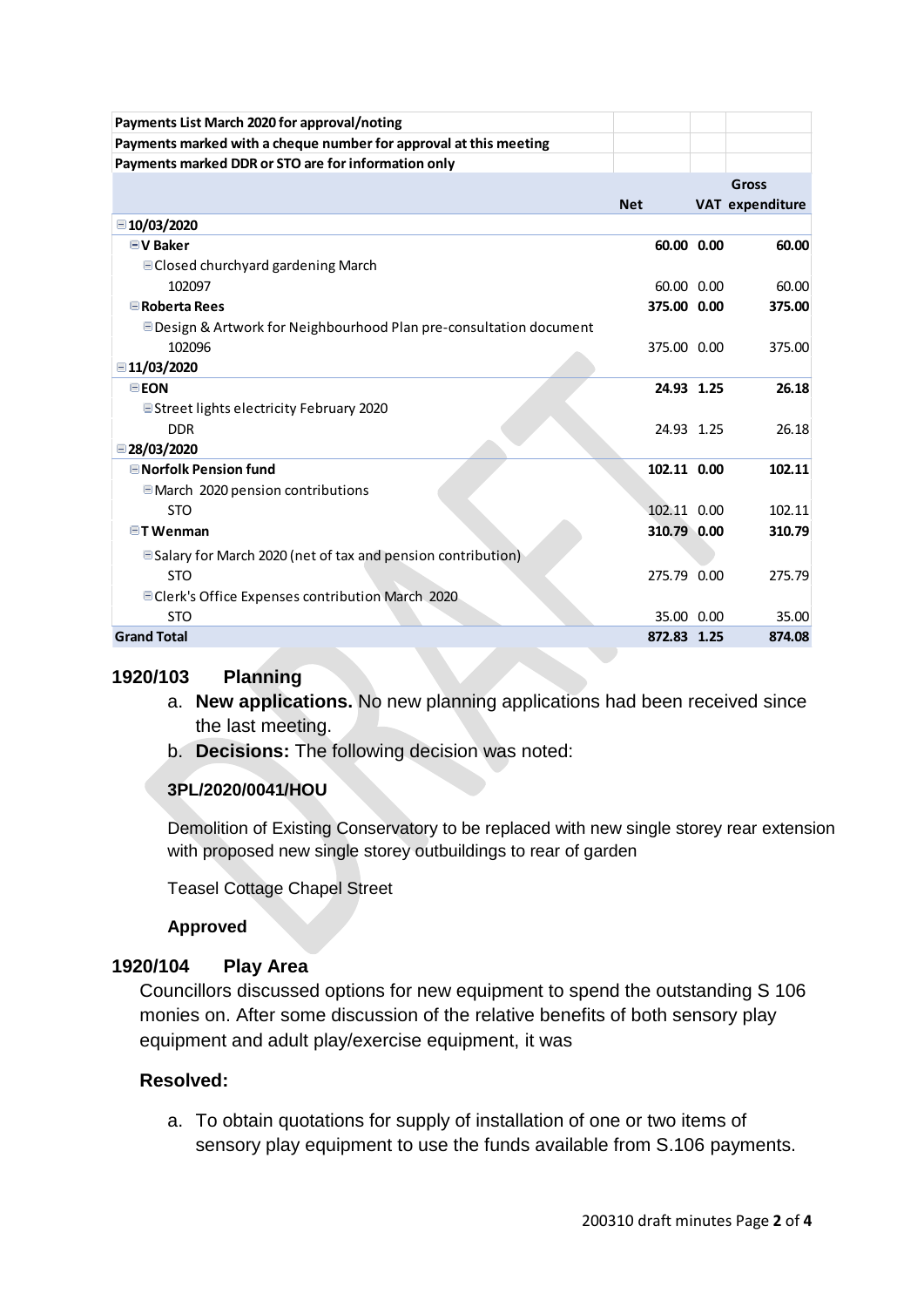b. That Cllr Manning and Bingham to investigate adult play equipment with a view to potentially installing some at a later date.

# **1920/105 Closed Churchyard**

(a) The council discussed and agreed the wildlife management plan for the closed churchyard. In summary this would require the grass to the south of the footpath to be cut regularly, with the are to the north of the footpath being left for a single cut in October each year.

**Resolved:** that the wildlife management plan be approved.

(b) The Council discussed a draft policy on planting of memorial trees etc in the **Churchyard** 

**Resolved:** that the policy be adopted.

## **1920/106 Neighbourhood Plan**

(a) The Council received an update from the Neighbourhood Plan Steering Group. The latest consultation had closed on 14<sup>th</sup> February. The responses were now being collated by the Steering Group and would be place on the website alongside a response from the Steering Group to the issues raised. Representation had been received from 27 individuals, three village organisations, five statutory consultees and two landowners.

(b) To note the receipt of a letter to the Parish Council from Mr Charles Stimpson concerning the draft Neighbourhood Plan. Whilst primarily a response to the Neighbourhood Plan itself, which would be dealt with in the same way as all of the other responses, the letter did raise certain issues where he considered the Parish Council was at fault. It was agreed that the Clerk would draft a response to the complaint, to be copied to all councillors for comment before despatch.

# **1920/107 Annual Parish Meeting**

There was some difficulty with the timing of the Annual Parish Meeting, in relation to other events going on at the village hall. It was however agreed to hold this meeting at the usual time, i.e. at 8pm following the April Parish Council meeting.

**Note: subsequent to this meeting the next meeting of the Parish Council at the Village Hall and the Annual Parish Meeting scheduled for 14th April were cancelled following Government advice on the Covid-19 pandemic. For further developments and revised arrangements for Parish Council meetings please see the parish council website** 

<https://www.newbuckenhampc.info/>

Cllr Karen Hobley